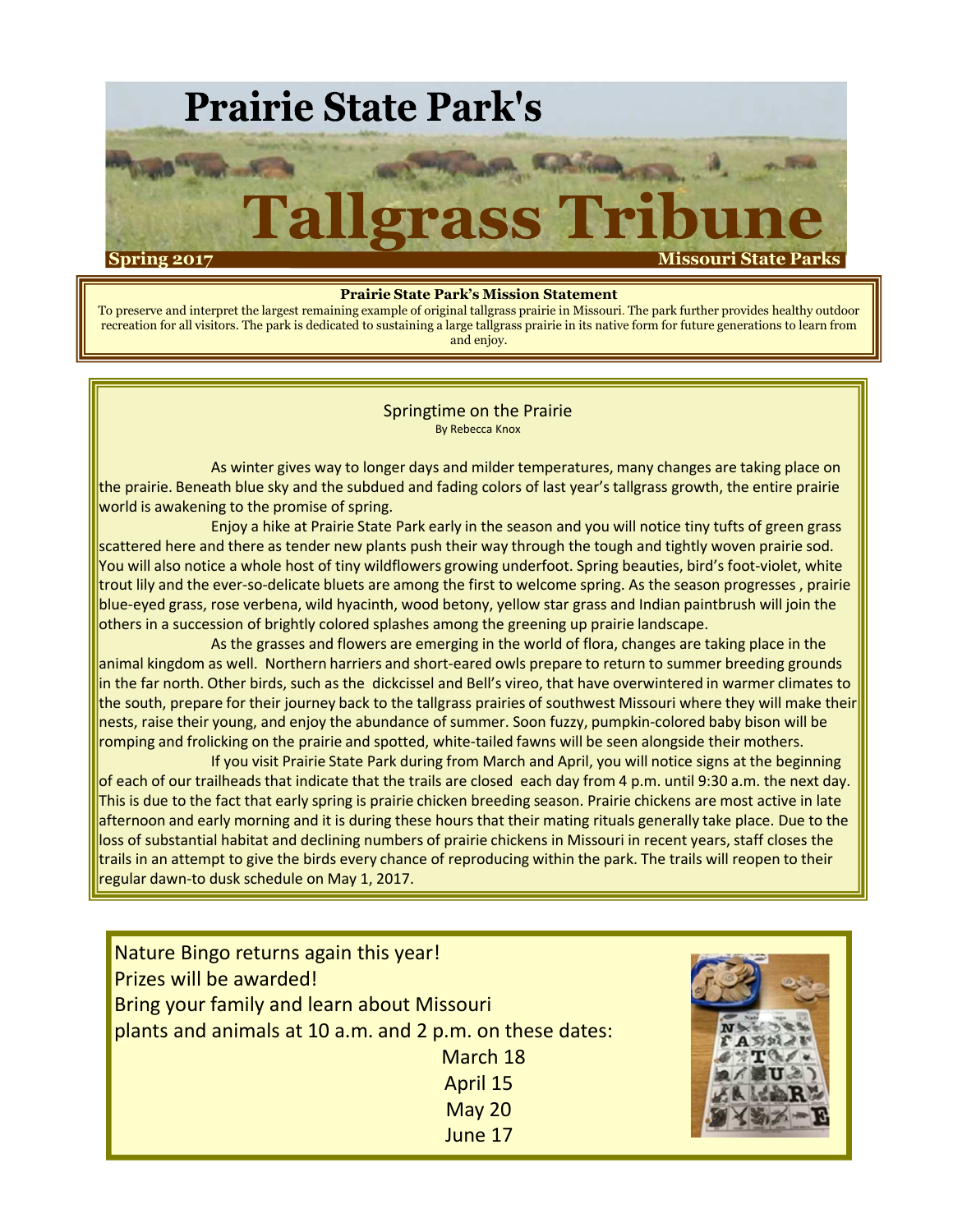### **~Mystery item ~ Short-Eared Owl**

A couple of people correctly identified our mystery item as a short-eared owl, but we didn't get a correct answer on their range. They have a wide distribution in North America, South America, Africa, Asia and Europe.



Prairies are rich with prey they need like mice and voles, which make up the bulk of their diet. They are also a ground-nesting bird and the tallgrass prairie affords them protection and a ready food supply for their growing young. The average clutch size is five-seven eggs, although 14 have been reported. The young owlets grow quickly and fledge from the nest in about four weeks. Unlike most owls, short-eared owls will often be seen during the daylight hours or dusk. Come out at dusk and search for them. As the weather warms, they will soon head north to their breeding grounds in Canada and Alaska, although they are occasionally seen here during the summer.

Prairie State Park is a safe winter refuge for these birds. Protecting the tallgrass prairie is important for many reasons. This is just one bird that needs tallgrass prairies for survival.

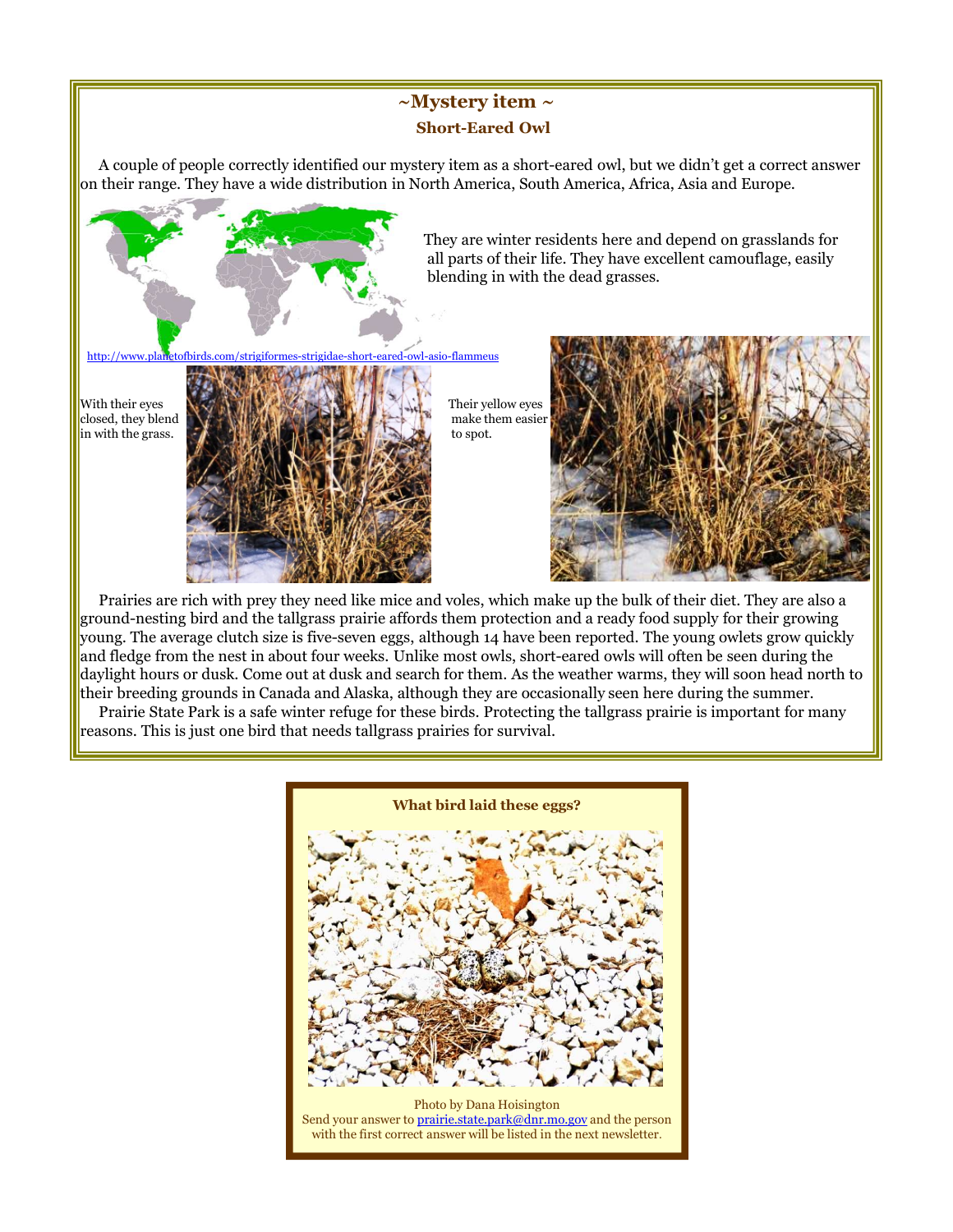

All right kiddos! Spring is just around the corner! When we think spring here, that means booming time for the Greater Prairie Chicken. Listen for them at first light on their leks. For more information on them, check out this website: https://nature.mdc.mo.gov/discover-nature/field-guide/greaterprairie-chicken

Here you can learn how to draw a prairie chicken!

## Draw a Greater Prairie Chicken



http://www.exploringnature.org/graphics/drawing/prairie\_chicken\_drawing72.jpg Coloring sheet used with permission by Sheri Amsel